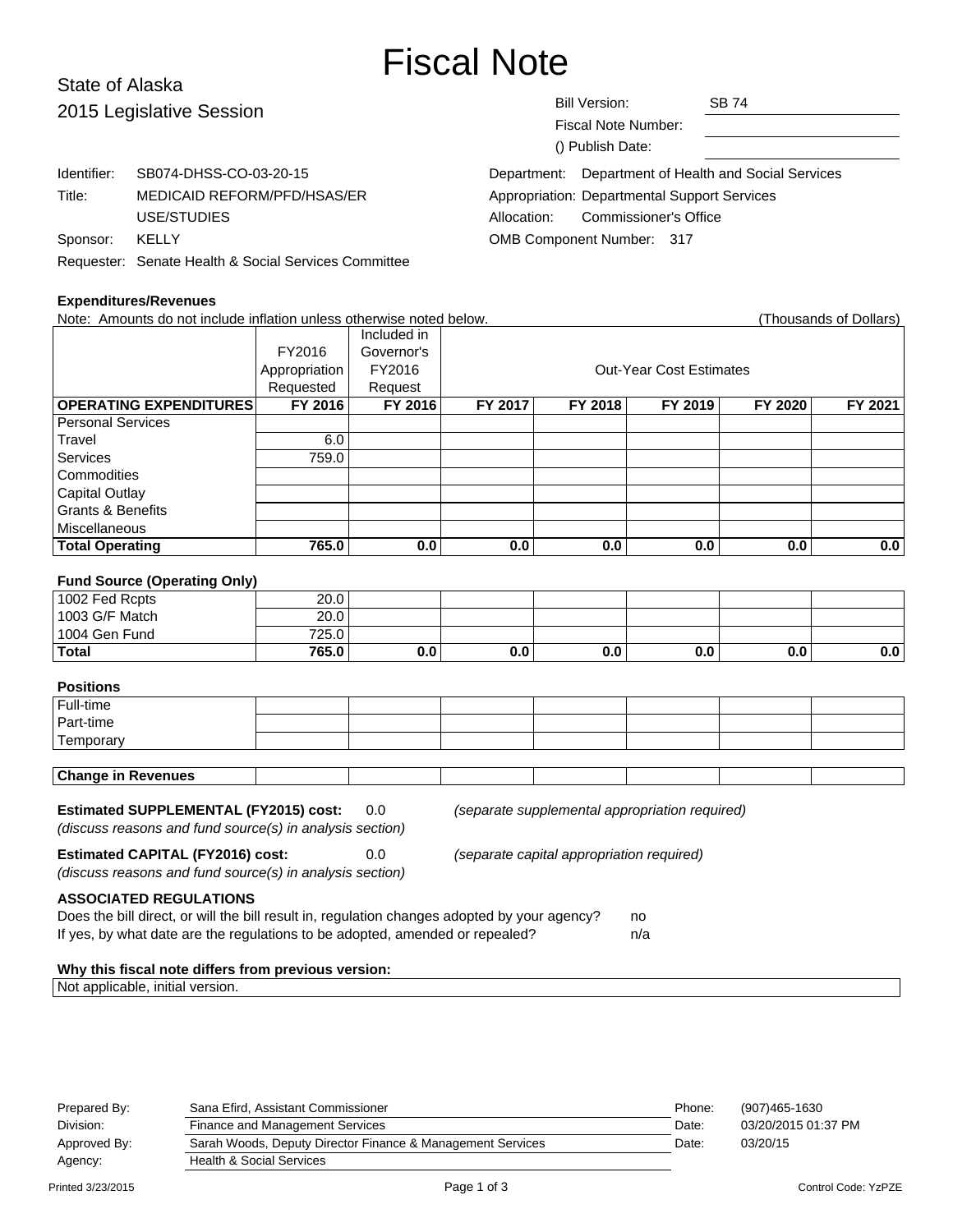# **2015 LEGISLATIVE SESSION STATE OF ALASKA**

#### BILL NO. SB074

#### **Analysis**

#### **Reform performance targets:**

Section 2(a)(10) of the bill requires the Department to seek stakeholder input in establishing annual targets or performance metrics for the quality and cost effectiveness of activities the Department undertakes in the name of Medicaid reform. Section 2(b) requires the Department to report to the legislature annually on cost savings resulting from reform, and whether or not the Department has met the defined targets.

Performance indicators to measure quality and cost-effectiveness in the Medicaid program were established in recent years through the department's Results-based Budgeting and Accountability initiative. These metrics will be refreshed and updated to include measures associated with the new reform efforts and incorporate the required targets. The Department will use existing boards and commissions to facilitate stakeholder involvement in this process, which will reduce the need for additional funds associated with convening stakeholder meetings. The enhanced process for tracking and reporting on the Medicaid targets will be incorporated into existing budget and annual report systems to meet the annual report requirement.

One -time costs:

#### 72000 Travel: \$6.0 (\$3.0 GF/ \$3.0 Fed)

Travel to Wasilla, Barrow, Ketchikan and Kodiak for 1 staff and 1 contracted court reporter

## 73000 Contractual Services: \$34.0 (\$17.0 GF/\$17.0 Fed)

A professional services contract (\$30.0) is required for a consultant to compile existing measures, identify gaps related to measuring outcomes from new reform efforts, conduct literature reviews to identify grades of evidence for potential new measures, define specifications for each quality and cost measure, compile and analyze input from stakeholders and technical experts, and test the measures for validity and reliability. Line item also includes costs for renting public meeting space in Wasilla, Barrow, Ketchikan and Kodiak, and court reporter services for these four meetings.

### **Residential services privatization feasibility:**

Section 8 of this bill directs the Department to conduct a study analyzing the feasibility of privatizing services delivered at the Department's 24/7 residential facilities - Alaska Pioneers' Homes, the Alaska Psychiatric Institute, and "select facilities" in the Division of Juvenile Justice. A summary of the findings is due to the legislature by late January 2016.

The Division of Alaska Pioneer Homes has six 24-hour facilities which provide assisted living care and memory care to residents, along with a central office and a pharmacy:

- (1) Central Office 11 permanent employees,
- (2) Sitka Pioneer Home 86 permanent employees, 65 licensed assisted living home beds
- (3) Fairbanks Pioneer Home 103 permanent employees, 93 licensed assisted living home beds
- (4) Alaska Veterans and Pioneers Home 103 permanent positions, 79 licensed assisted living home beds
- (5) Anchorage Pioneer Home 177 permanent positions, 168 licensed assisted living home beds
- (6) Ketchikan Pioneer Home 64 permanent positions, 48 licensed assisted living home beds
- (7) Juneau Pioneer Home 50 permanent positions, 48 licensed assisted living home beds
- (8) Centralized Pharmacy 6 permanent positions

The Alaska Psychiatric Institute is a 24-hour, 80 bed, nationally accredited inpatient psychiatric hospital employing 247 permanent staff and organizationally housed within the Division of Behavioral Health (DBH).

(Revised 12/18/2014 OMB)  $\overline{\phantom{a}}$  Page 2 of 3